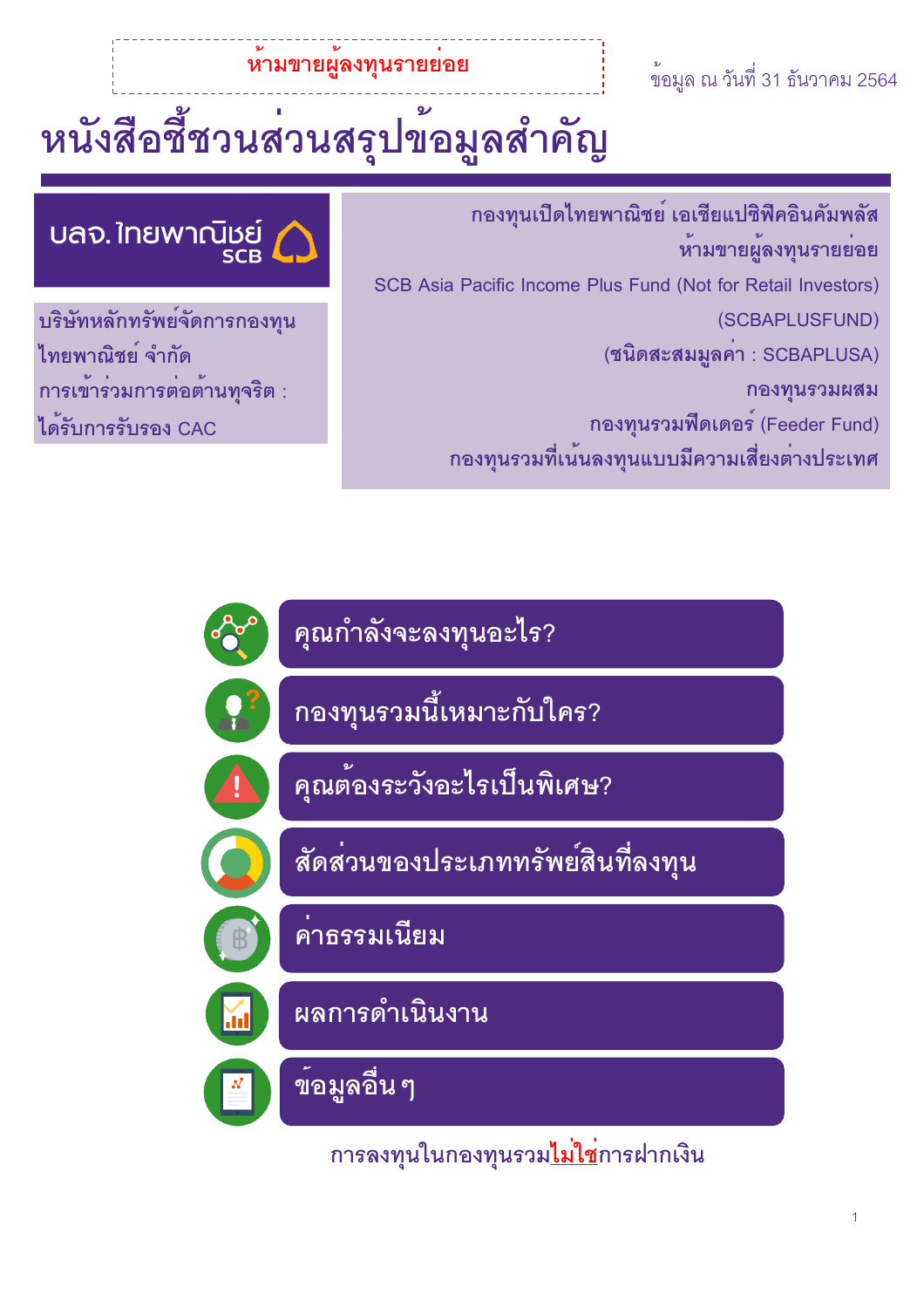

## คุณกำลังจะลงทุนอะไร?

ึกองทุนมีนโยบายเน้นลงทุนในหน่วยลงทุนของกองทุนรวมต่างประเทศเพียงกองทุนเดียว (Feeder Fund) ได้แก่ JPMorgan Funds Asia Pacific Income Fund (กองทุนหลัก) ชนิดหน่วยลงทุน (class) C (mth) USD ลงทุนในสกุลเงินดอลลาร์สหรัฐ (USD) ิ กองทุนหลักบริหารโดยบริษัท JPMorgan Asset Management (Europe) S.à r.l. จดทะเบียนภายใต้กฎหมายของประเทศ ิลักเซมเบิร์ก และอยู่ภายใต<sup>้</sup> UCITS กองทุนหลักมีวัตถุประสงค์การลงทุนเพื่อสร้างรายได้และการเติบโตของเงินทุนในระยะยาว โดยสินทรัพย์ของกองทุนอย่างน้อยรอยละ 67 (ยกเว้นเงินสดและตราสารเทียบเท่าเงินสด) จะนำไปลงทุนในหลักทรัพย์ประเภท ้ตราสารทุน ตราสารหนี้ หลักทรัพย์แปลงสภาพ และ ทรัสต์เพื่อการลงทุนในอสังหาริมทรัพย์ ผู้ออกหลักทรัพย์ดังกล**่าวได**้แก<sup>่</sup> บริษัท ์ ต่างๆ ซึ่งมีที่ตั้งหรือมีธุรกิจหลักอยู่ในภูมิภาคเอเชียแปซิฟิก หรือ รัฐบาล หรือองค์กรของประเทศในภูมิภาคเอเชียแปซิฟิก (ยกเว้น ประเทศญี่ปุ่น) โดยกองทุนมี net exposure ในหน่วยลงทุนของกองทุนรวมต่างประเทศดังกล่าวโดยเฉลี่ยในรอบปีบัญชีไม่น้อย ึกว่าร์อยละ 80 ของมูลค่าทรัพย์สินสุทธิของกองทุน และมีการลงทุนที่ส่งผลให้มี net exposure ที่เกี่ยวข้องกับความเสี่ยง ้ต่างประเทศโดยเฉลี่ยในรอบปีบัญชีไม่น้อยกว่าร้อยละ 80 ของมูลค่าทรัพย์สินสุทธิของกองทุน

ิ กองทุนอาจลงทุนในสัญญาซื้อขายลวงหน้า (Derivatives) เพื่อเพิ่มประสิทธิภาพการบริหารการลงทุน (Efficient portfolio management) รวมถึงอาจลงทุนในสัญญาซื้อขายล่วงหน้า (Derivatives) เพื่อป้องกันความเสี่ยงจากอัตราแลกเปลี่ยน (Hedging) นอกจากนี้ ทั้งในประเทศและต่างประเทศ กองทุนอาจจะลงทุนในตราสารหนี้ที่มีอันดับความน่าเชื่อถือต่ำกว่าที่ ี สามารถลงทุนได<sup>้</sup> (Non-investment grade) และตราสารหนี้ที่ไม่ได้รับการจัดอันดับความน<sup>่</sup>าเชื่อถือ (Unrated Securities) รวมทั้ง ิตราสารทุนที่ไม่ได้จดทะเบียนในตลาดหลักทรัพย์ (unlisted securities) และอาจลงทุนหรือมีไว้ซึ่งตราสารที่มีสัญญาซื้อขาย ี ควงหน้าแฝง (Structured Note)

## ิ คุณสามารถศึกษาข้อมูลกองทุนหลักได้จาก http://www.jpmorganassetmanagement.lu

ิกองทุนมีกลยุทธ์การลงทุน มุ่งหวังให้ผลประกอบการเคลื่อนไหวตามกองทุนหลัก (Passive Management) ส่วนกองทุน ้ JPMorgan Funds Asia Pacific Income Fund (กองทุนหลัก) มุ่งหวังให้ผลประกอบการสูงกว<sup>่</sup>าดัชนี่ชี้วัด (Active Management)



## ึกองทุนรวมนี้เหมาะกับใคร?

- ผู้ลงทุนที่สามารถรับความผันผวนของราคาหุ้นที่กองทุนรวมไปลงทุน ซึ่งอาจจะปรับตัวเพิ่มสูงขึ้น หรือลดลงจนต่ำกว่ามูลค่าที่ ลงทนและทำให้ขาดทนได<sup>้</sup>

- ผู้ที่สามารถลงทุนในระยะกลางถึงระยะยาว โดยคาดหวังผลตอบแทนในระยะยาวที่ดีกว่าการลงทุนในตราสารหนี้ทั่วไป

## ึกองทนรวมนี้ไม่เหมาะกับใคร

้ผู้ลงทุนที่เน้นการได้รับผลตอบแทนในจำนวนเงินที่แน่นอน หรือรักษาเงินต<sup>้</sup>นให้อยู่ครบ

## <u>ทำอย่างไรหากยังไม่เข้าใจนโยบาย และความเสี่ยงของกองทนนี้</u>

- อ่านหนังสือชี้ชวนฉบับเต็ม หรือสอบถามผู้สนับสนุนการขายและบริษัทจัดการ
- อย่าลงทุนหากไม่เข้าใจลักษณะและความเสี่ยงของกองทุนรวมนี้ดีพอ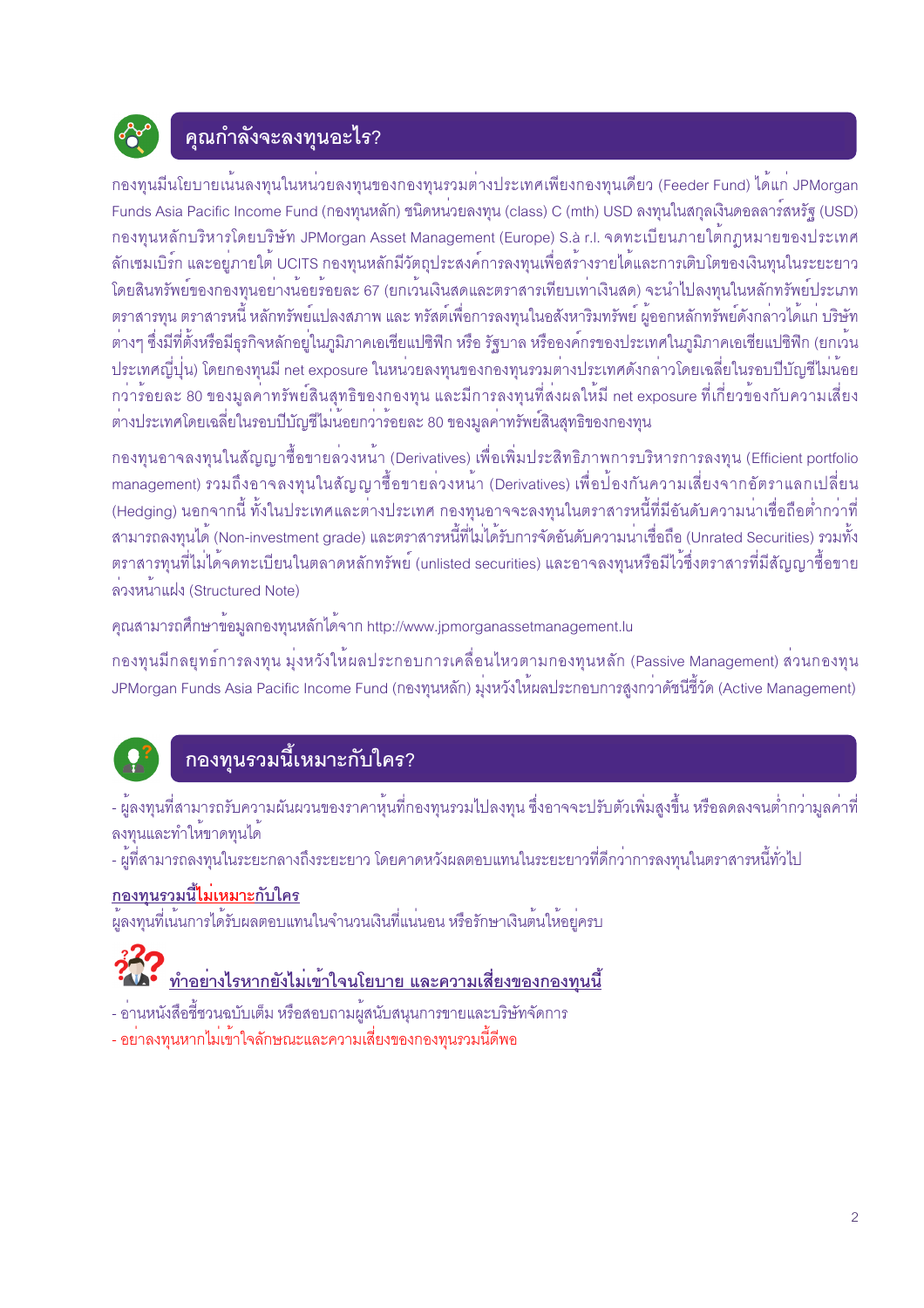

## คุณต้องระวังอะไรเป็นพิเศษ?

## คำเตือนที่สำคัญ

- กองทุนอาจลงทุนหรือมีไว้ในสัญญาซื้อขายลวงหน้า (Derivatives) เพื่อป้องกันความเสี่ยง (Hedging) จากอัตราแลกเปลี่ยนตาม ้ ความเหมาะสมสำหรับสภาวการณ์ในแต่ละขณะขึ้นอยู่กับดุลยพินิจของผู้จัดการกองทุน เนื่องจากกองทุนไม่ได้ปองกันความเสี่ยง ้อัตราแลกเปลี่ยนทั้งจำนวน ผู้ลงทุนอาจจะขาดทุนหรือได้รับกำไรจากอัตราแลกเปลี่ยนหรือได้รับเงินคืนต่ำกว่าเงินลงทุนเริ่มแรก

- กองทุนอาจลงทุนในสัญญาซื้อขายล**่วงหน**้าเพื่อเพิ่มประสิทธิภาพในการบริหารการลงทุน (Efficient Portfolio Management (EPM)) และอาจลงทุนในตราสารที่มีสัญญาซื้อขายล**่วงหน**้าแฝง (Structured Note) กองทุนจึงมีความเสี่ยงมากกว<sup>่</sup>ากองทุนที่ ้ลงทุนในหลักทรัพย์อ้างอิงโดยตรง เนื่องจากใช้เงินลงทุนในจำนวนที่น้อยกว่าจึงมีกำไร/ขาดทุนสูงกว่าการลงทุนในหลักทรัพย์ ้คางคิงโดยตรง

- กองทุนอาจลงทุนในตราสารที่มีอันดับความน<sup>่</sup>าเชื่อถือต่ำกว<sup>่</sup>าที่สามารถลงทุนได<sup>้</sup> (Non-Investment Grade) หรือที่ไม<sup>่</sup>มีการจัด ้ อันดับความน่าเชื่อถือ (Unrated) ดังนั้น ผู้ลงทุนอาจมีความเสี่ยงสูงขึ้นจากการไม่ได้รับชำระคืนเงินต<sup>ุ</sup>้นและดอกเบี้ย

- ผู้ถือหน่วยลงทุนไม่สามารถนำหน่วยลงทุนของกองทุนนี้ ไปโอนให้แก่ผู้ลงทุนที่ไม่ใช่ผู้ลงทุนที่มิใช่รายย่อย และผู้มีเงินลงทุนสูงได้ เวนแต่เป็นการโอนทางมรดก



### แผนภาพแสดงตำแหน่งความเสี่ยงของกองทุนรวม

## บัจจัยความเสี่ยงที่สำคัญ

#### ิ ความเสี่ยงจากความผันผวนของมลคาหน่วยลงทน (Market Risk)

ความผันผวนของผลการดำเนินงาน (Standard Deviation: SD)

| $\sim$<br>ิตา |              |               |           | ตุ่ง |
|---------------|--------------|---------------|-----------|------|
| $\geq 5\%$    | $5\% - 10\%$ | $10\% - 15\%$ | 15% - 25% | 25%  |

หมายเหตุ: พิจารณาจากคาความผันผวนของผลการดำเนินงานกองทุนรวม (SD) ตอปีจากการคำนวณยอนหลัง 5 ปี

### ิ ความเสี่ยงจากการลงทุนกระจุกตัวในผู้ออกตราสารรายใดรายหนึ่ง (High Issuer Concentration Risk)

| การลงทุนกระจุกตัวในผูออกตราสารรวม<br>ตา |               |               |               | สูง |
|-----------------------------------------|---------------|---------------|---------------|-----|
| $\leq 10\%$                             | $10\% - 20\%$ | $20\% - 50\%$ | $50\% - 80\%$ | 80% |

ิ หมายเหตุ: พิจารณาจากการลงทุนกระจุกตัวในตราสารของผู้ออกตราสารรายใดรายหนึ่งมากกว<sup>่</sup>า 10% ของ NAV รวมกัน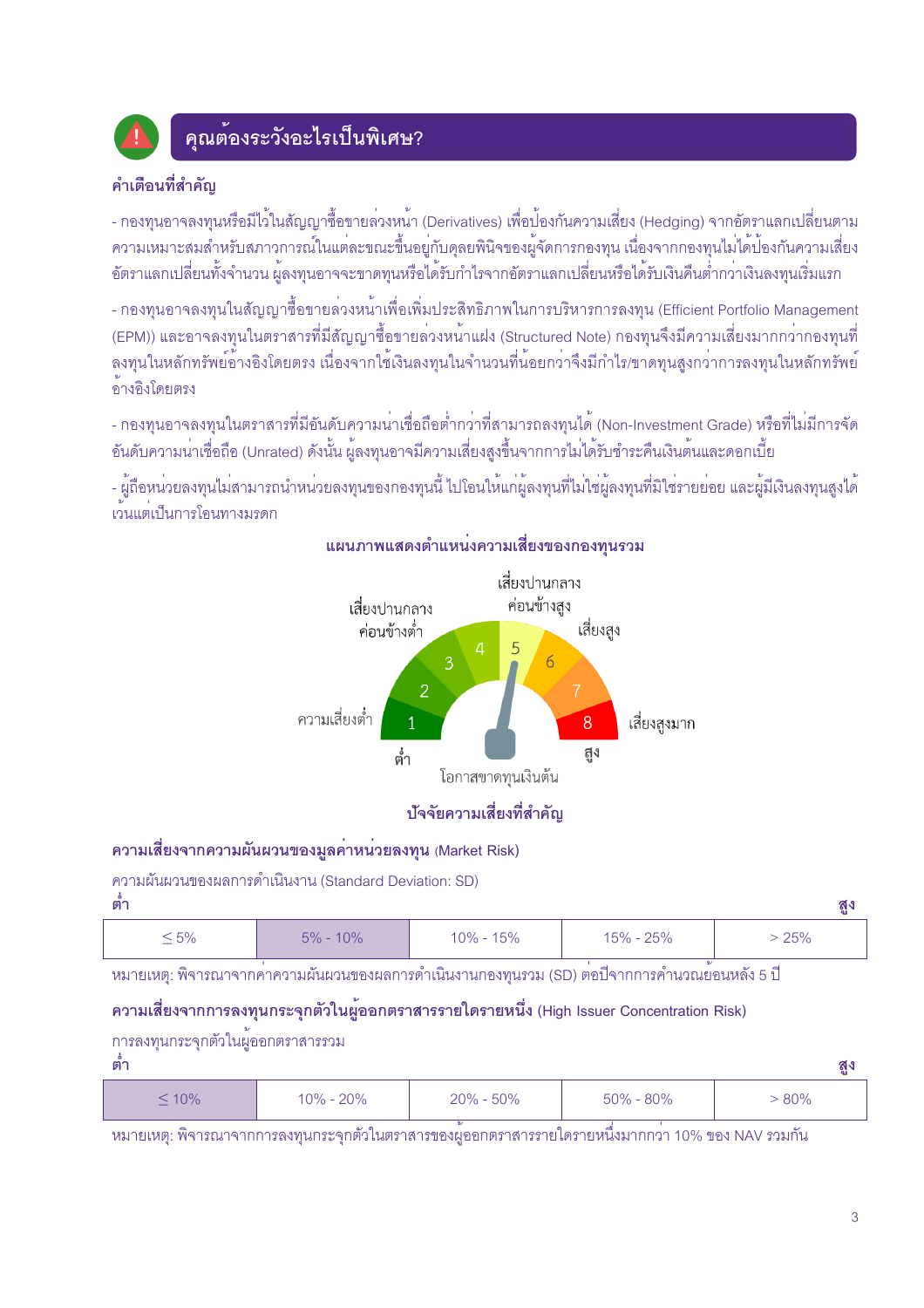#### ความเสี่ยงจากการลงทุนกระจุกตัวในหมวดอุตสาหกรรมใดอุตสาหกรรมหนึ่ง (High Sector Concentration Risk)

| การลงทุนกระจุกตัวในหมวดอุตสาหกรรม<br>ต้า                                                        |                                                                                         |               | ଶ୍ୱୟ                                                    |  |  |  |  |
|-------------------------------------------------------------------------------------------------|-----------------------------------------------------------------------------------------|---------------|---------------------------------------------------------|--|--|--|--|
| $< 20\%$                                                                                        | $50\% - 80\%$<br>$20\% - 50\%$<br>$> 80\%$                                              |               |                                                         |  |  |  |  |
| หมายเหตุ: พิจารณาจากการลงทุนกระจุกตัวในหมวดอุตสาหกรรมใดอุตสาหกรรมหนึ่งมากกวา 20% ของ NAV รวมกัน |                                                                                         |               |                                                         |  |  |  |  |
|                                                                                                 | ี ความเสี่ยงจากการลงทุนกระจุกตัวในประเทศใดประเทศหนึ่ง (High Country Concentration Risk) |               |                                                         |  |  |  |  |
| การลงทุนกระจุกตัวรายประเทศรวม                                                                   |                                                                                         |               |                                                         |  |  |  |  |
|                                                                                                 |                                                                                         |               | ଶ୍ମୁ                                                    |  |  |  |  |
| $\leq 20\%$                                                                                     | $20\% - 50\%$                                                                           | $50\% - 80\%$ | $> 80\%$                                                |  |  |  |  |
|                                                                                                 |                                                                                         |               | <b>Sales March</b><br>the company's company's company's |  |  |  |  |

หมายเหตุ: พิจารณาจากการลงทุนกระจุกตัวในประเทศใดประเทศหนึ่งมากกว<sup>่</sup>า 20% ของ NAV รวมกัน (ไม**่**รวมประเทศไทย)

#### ความเสี่ยงจากการเปลี่ยนแปลงของอัตราแลกเปลี่ยน (Exchange Rate Risk)

| การปองกันความเสียง fx<br>ตา    |          |           |
|--------------------------------|----------|-----------|
| ทั้งหมด/เกือบทั้งหมด<br>บางสวน | ดลยพินิจ | ็ไมปองกัน |

หมายเหตุ: กองทุนรวมมีการปองกันความเสี่ยงจากการเปลี่ยนแปลงของอัตราแลกเปลี่ยนคิดเป็น 95.15% ของเงินลงทุนใน ี ต่างประเทศ

\*คุณสามารถดูข้อมูลเพิ่มเติมได<sup>้</sup>ที่ www.scbam.com

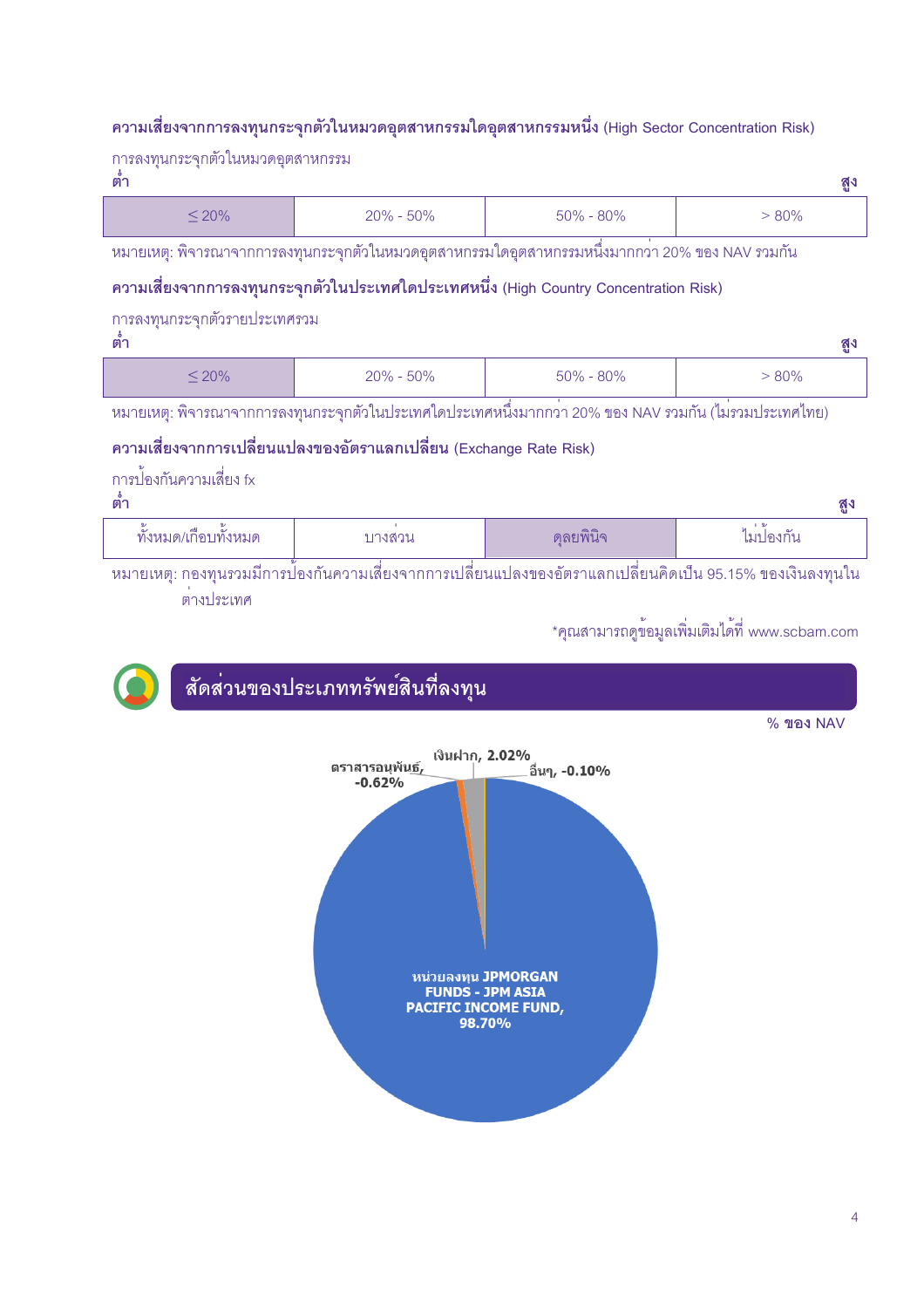#### ชื่อทรัพย์สินและการลงทุนสูงสุด 5 อันดับ

|                                                         | $%$ ของ NAV |
|---------------------------------------------------------|-------------|
| หนวยลงทุน JPMORGAN FUNDS - JPM ASIA PACIFIC INCOME FUND | 98.         |

<u>หมายเหตุ</u>: เป็นข<sup>้</sup>อมูล ณ วันที่ 30 ธันวาคม 2564

ทั้งนี้คุณสามารถดูข้อมูลที่เป็นบัจจุบันได<sup>้</sup>ที่ website: www.scbam.com

### รายละเอียดทรัพย์สินที่กองทุนหลักลงทุน

## **Holdings**

| <b>TOP 10</b>                          | % of assets |
|----------------------------------------|-------------|
| Taiwan Semiconductor (Taiwan)          | 5.6         |
| Samsung Electronics (Korea)            | 3.9         |
| Infosys (India)                        | 1.9         |
| DBS (Singapore)                        | 1.9         |
| Inner Mongolia Yili Industrial (China) | 1.5         |
| United Overseas Bank (Singapore)       | 1.3         |
| Haier Smart Home (China)               | 1.3         |
| NetEase (China)                        | 1.3         |
| PT Telkom Indonesia (Indonesia)        | 1.2         |
| <b>China Construction Bank (China)</b> | 1.2         |

เป็นข<sup>้</sup>อมูล ณ วันที่ 31 ธันวาคม 2564 คุณสามารถดูข<sup>้</sup>อมูลที่เป็นปัจจุบันได<sub>้</sub>ที่ http://www.jpmorganassetmanagement.lu

## ์<br>ค<sup>ำ</sup>ธรรมเนียม

## \* ค<sup>่</sup>าธรรมเนียมมีผลกระทบต<sup>่</sup>อผลตอบแทนที่คุณจะได*้*รับ

ดังนั้น คุณควรพิจารณาการเรียกเก็บค<sup>่</sup>าธรรมเนียมดังกล**่าวก**่อนการลงทุน \*

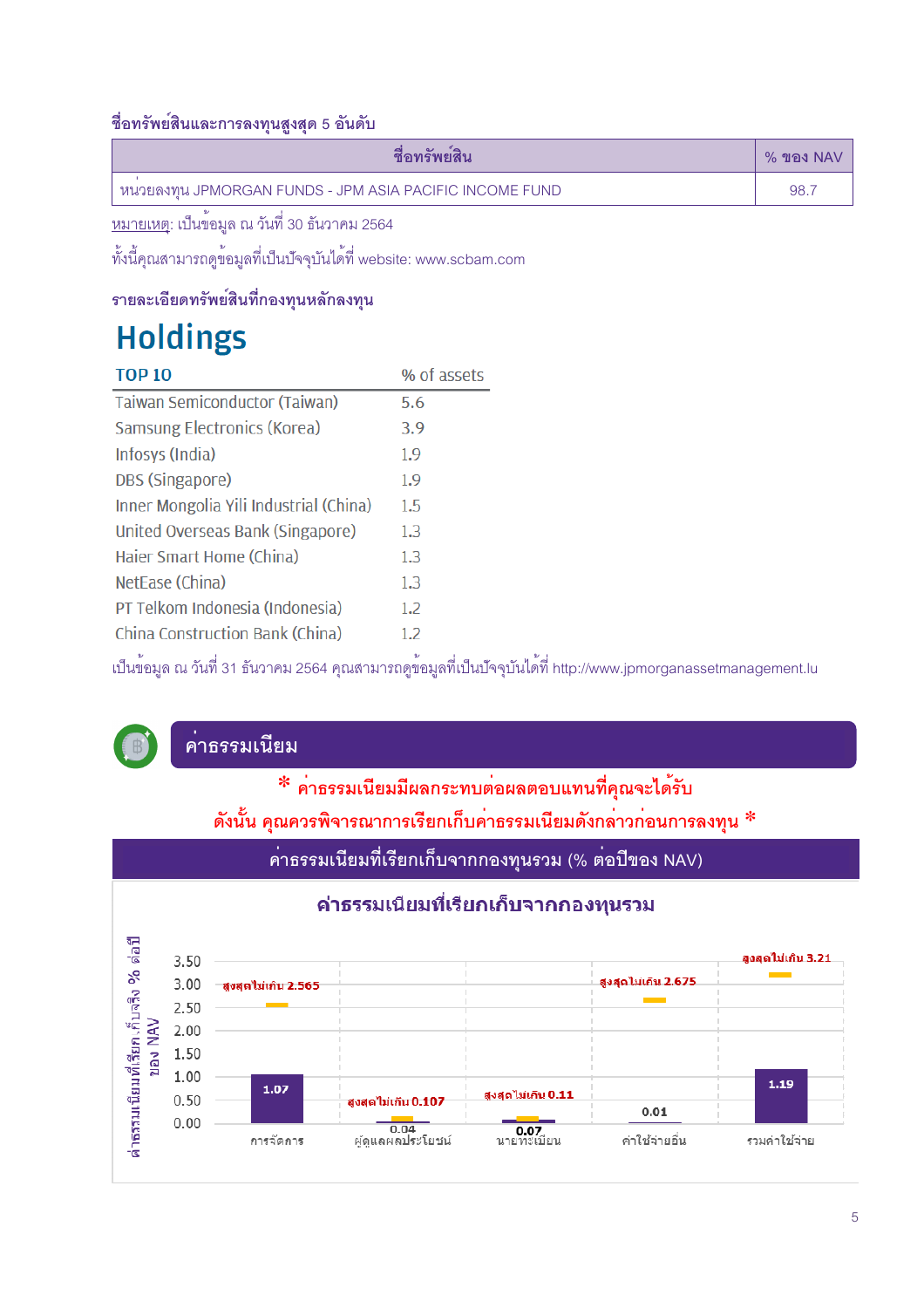หมายเหตะ

- คาธรรมเนียมดังกลาวรวมภาษีมูลคาเพิ่ม ภาษีธุรกิจเฉพาะหรือภาษีอื่นใดแล<sup>้</sup>ว

าการระบบระบานการระบบ และ และการระบบ และ กรรม และ กรรม และ กรรม และ กรรม เนียวการ ความเนียมนายทะเบียนหน่วยลงทุน<br>- ค่าใช้จ่ายอื่น ๆ เมื่อคำนวณรวมกับค่าธรรมเนียมการจัดการ ค่าธรรมเนียมผู้ดูแลผลประโยชน์ ค่าธรรมเนียมนายทะเบียนห ทั้งหมดของแต่ละชนิดหน่วยลงทุน

้ทงหมดของแตละขนดหนวยลงทุน<br>- ผู้ลงทุนสามารถดูข้อมูลค่าธรรมเนียมย้อนหลัง 3 ปี ในหนังสือชี้ชวนแบบเต็มได<sup>้</sup>ที่ www.scbam.com

| ้คาธรรมเนียมที่เรียกเก็บจากผู้ถือหน่วย (% ของมูลค่าซื้อขาย) |                           |                           |  |  |  |  |
|-------------------------------------------------------------|---------------------------|---------------------------|--|--|--|--|
| รายการ                                                      | สงสดไม่เกิน               | เก็บจริง                  |  |  |  |  |
| คาธรรมเนียมการขาย                                           | 3.21                      | 1.605                     |  |  |  |  |
| ้คาธรรมเนียมการรับซื้อคืน                                   | 3.21                      | ยกเวนไม่เรียกเก็บ         |  |  |  |  |
| ้คาธรรมเนียมการสับเปลี่ยนหนวยลงทุน                          |                           |                           |  |  |  |  |
| - คาธรรมเนียมการสับเปลี่ยนเข้า                              | 3.21                      | 1.605                     |  |  |  |  |
| - คาธรรมเนียมการสับเปลี่ยนออก                               | 3.21                      | ยกเวนไม่เรียกเก็บ         |  |  |  |  |
| ค่าธรรมเนียมการโอนหนวย                                      | 10 บาท ตอ 1,000 หนวยลงทุน | 10 บาท ตอ 1,000 หนวยลงทุน |  |  |  |  |
| ้คาธรรมเนียมการออกเอกสารแสดงสิทธิในหนวยลงทุน                | ตามที่นายทะเบียนเรียกเก็บ | ตามที่นายทะเบียนเรียกเก็บ |  |  |  |  |
| ้ค่าใช้จ่ายอื่น ๆ                                           | ตามที่จ่ายจริง            | ตามที่จายจริง             |  |  |  |  |

หมายเหตุ:

- คาธรรมเนียมดังกล<sup>่</sup>าวรวมภาษีมูลค<sup>่</sup>าเพิ่ม ภาษีธุรกิจเฉพาะหรือภาษีอื่นใดแล<sup>้</sup>ว

- ค่าใช้จ่ายในการซื้อขายหลักทรัพย์ เมื่อสั่งซื้อ / สั่งขาย / สับเปลี่ยนหน่วยลงทุน ไม่เกินร้อยละ 0.75 ของมูลค่าหน่วยลงทุน (ยกเว้นไม่เรียกเก็บ)

- คาธรรมเนียมการขาย / รับซื้อคืน / สับเปลี่ยนหน่วยลงทุนอาจเรียกเก็บจากผู้สั่งซื้อหน่วยลงทุนแต่ละกลุ่มหรือแต่ละรายในอัตราที่ไม่เท่ากัน โดยบริษัทจัดการจะแจ<sup>้</sup>งรายละเอียดและหลักเกณฑ์ให<sup>้</sup>ทราบต<sup>่</sup>อไป

- ผู้ลงทุนสามารถดูข้อมูลค<sup>่</sup>าธรรมเนียมย<sup>้</sup>อนหลัง 3 ปี ในหนังสือชี้ชวนแบบเต็มได<sup>้</sup>ที่ www.scbam.com

## ค่าธรรมเนียมของกองทนหลัก

Ongoing charge: เก็บจริง 0.96%

เป็นข้อมูล ณ วันที่ 31 ธันวาคม 2564 คุณสามารถดูข้อมูลที่เป็นปัจจุบันได<sup>้</sup>ที่ http://www.jpmorganassetmanagement.lu



## ผลการดำเนินงานในอดีต

## \*ผลการดำเนินงานในอดีต มิได้เป็นสิ่งยืนยันถึงผลการดำเนินงานในอนาคต\*

### ดัชนีชี้วัด คือ

1. ดัชนี MSCI All Country Asia Pacific ex Japan Index (Total Return Net) สัดสวน 50%

2. ดัชนี J.P. Morgan Asia Credit Index (Total Return Gross) สัดส<sup>่</sup>วน 50%

ปรับด้วยต้นทุนการป้องกันความเสี่ยงอัตราแลกเปลี่ยนในช่วงระยะเวลาที่คำนวณผลตอบแทนของตัวชี้วัดเพื่อคำนวณผลตอบแทน ้เป็นสกุลเงินบาทในอัตราส่วน 50% และปรับด้วยอัตราแลกเปลี่ยน เพื่อคำนวณผลตอบแทนเป็นสกุลเงินบาทในอัตราส่วน 50%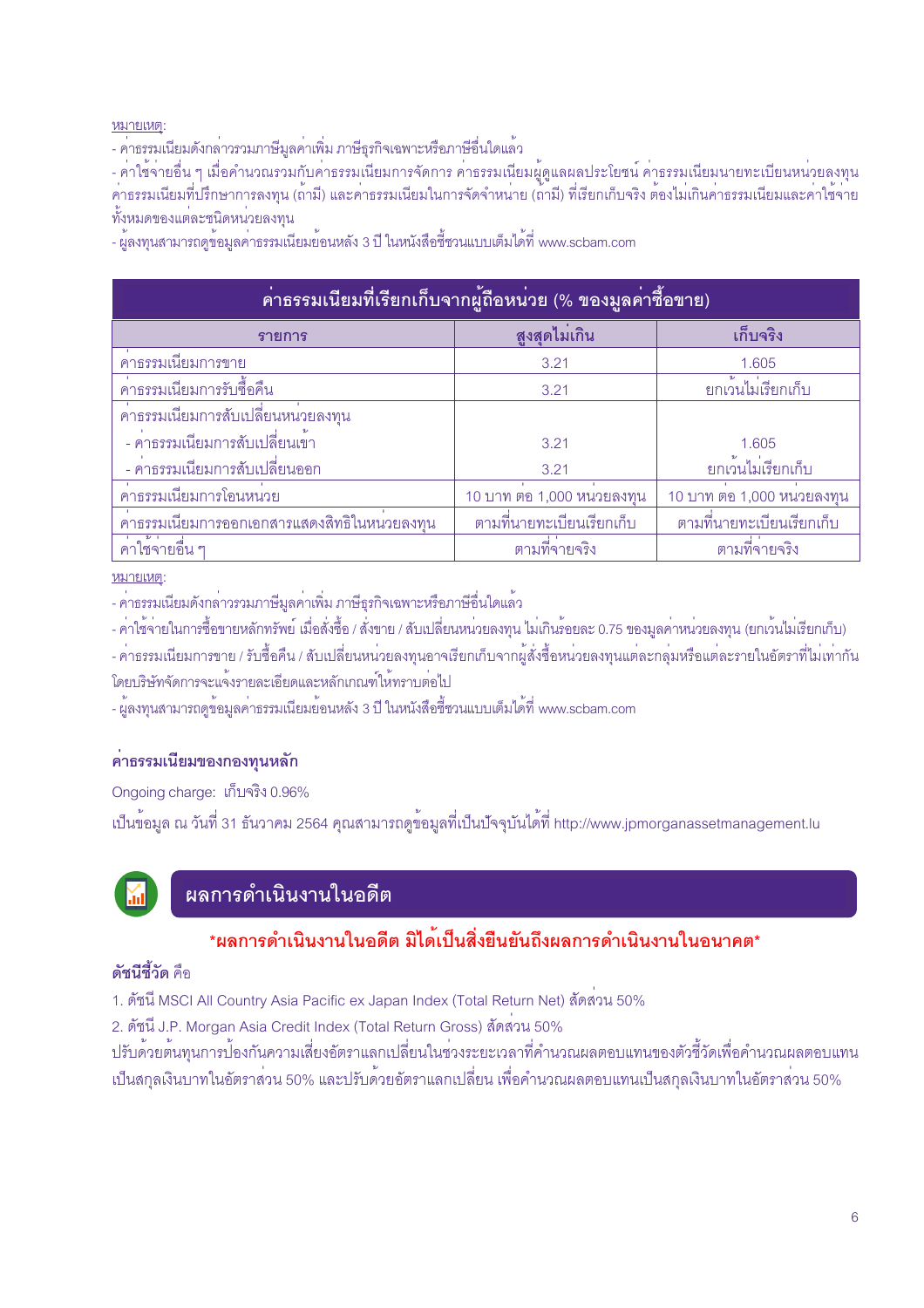## ผลการดำเนินงานย*้*อนหลังตามปีปฏิทิน

BENCHMARK



\* ในปีที่กองทุนจดทะเบียน ผลการดำเนินงานจะแสดงตั้งแต่วันที่จดทะเบียนกองทุนจนถึงสิ้นปีปฏิทิน

#### กองทุนนี้เคยมีผลขาดทุนสูงสุดในช**่วงเวลา 5 ปี คือ -24.60%**

\* กรณีกองทุนจดทะเบียนไมครบ 5 ปี จะแสดงคาที่เกิดขึ้นตั้งแต<sup>่</sup>จดทะเบียนกองทุนจนถึงวันที่รายงาน

#### ความผันผวนของผลการดำเนินงาน (Standard Deviation) คือ 9.43% ต<sup>่</sup>อปี

\* กรณีกองทุนจดทะเบียนไม**่**ครบ 5 ปี จะแสดงค<sup>่</sup>าที่เกิดขึ้นตั้งแต<sup>่</sup>จดทะเบียนกองทุนจนถึงวันที่รายงาน

#### ประเภทกองทุนรวมเพื่อใช<sup>้</sup>เปรียบเทียบผลการดำเนินงาน ณ จุดขาย คือ Foreign Investment Allocation <sub>.</sub>

\* คุณสามารถดูข้อมูลที่เป็นปัจจุบันได<sup>้</sup>ที่ www.scbam.com

#### ผลการดำเนินงานย<sup>้</sup>อนหลังแบบป*้*ักหม*ูด*

| กองทน                  | Year to Date | 3 เดือน  | Percentile | 6 เดือน  | Percentile | 1 ปี  | Percentile | 3 ปี  | Percentile | 5 ปี | Percentile | 10 ปี | Percentile | ตั้งแต่จัดตั้ง |
|------------------------|--------------|----------|------------|----------|------------|-------|------------|-------|------------|------|------------|-------|------------|----------------|
| ผลตอบแทนกองทนรวม       | 4.86%        | 0.85%    | 75         | 1.48%    | 95         | 4.86% | 75         | 6.14% | 75         |      |            |       |            | 2.79%          |
| ผลตอบแทนตัวซี้วัด      | 5.47%        | $-1.34%$ | 95         | $-0.26%$ |            | 5.47% | 75         | 6.91% | 75         |      |            |       |            | 2.93%          |
| . ความผันผวนของกองทุน  | 7.82%        | 2.99%    | 25         | 5.07%    | 50         | 7.82% | 75         | 9.83% | 75         |      |            |       |            | 9.43%          |
| ความผันผวนของตัวชี้วัด | 4.25%        | 2.20%    | 25         | 3.17%    | 25         | 4.25% | 25         | 5.05% | 25         |      |            |       |            | 5.62%          |

หมายเหตุ: สำหรับผลการดำเนินงานย<sup>้</sup>อนหลังแบบปักหมุดตั้งแต<sup>่</sup> 1 ปีขึ้นไป แสดงเป็น % ต<sup>่</sup>อปี

#### SCBAM เป็นผู<sup>้</sup>คำนวณผลตอบแทนดัชนีชี้วัดโดยใช<sub>้</sub>ข้อมูลดัชนี ณ สิ้นวัน

\* เป็นข<sup>้</sup>อมูล ณ วันที่ 30 ธันวาคม 2564 คุณสามารถดูข<sup>้</sup>อมูลที่เป็นปัจจุบันได<sup>้</sup>ที่ www.scbam.com

#### ตารางแสดงผลการดำเนินงานของกลุ**่ม Foreign Investment Allocation ณ วันที่** 31 ธันวาคม 2564

| Peer                        | Return (%) |         |         |       |       |       | Standard Deviation (%) |       |       |       |       |            |
|-----------------------------|------------|---------|---------|-------|-------|-------|------------------------|-------|-------|-------|-------|------------|
| Percentile                  | 3M         | 6M      | 1Y      | 3Y    | 5Y    | 10Y   | 3M                     | 6M    | 1Y    | 3Y    | 5Y    | <b>10Y</b> |
| 5 <sup>th</sup> Percentile  | 6.76       | 6.42    | 17.14   | 19.92 | 11.34 | 12.34 | 1.84                   | 1.83  | 1.73  | 4.66  | 5.41  | 7.69       |
| 25 <sup>th</sup> Percentile | 3.63       | 2.96    | 9.85    | 10.22 | 6.46  | 8.66  | 4.63                   | 4.28  | 4.43  | 8.52  | 7.74  | 8.39       |
| 50 <sup>th</sup> Percentile | 1.76       | 0.55    | 5.59    | 7.38  | 4.72  | 4.34  | 6.37                   | 5.95  | 6.02  | 9.76  | 8.92  | 12.38      |
| 75 <sup>th</sup> Percentile | 0.28       | $-0.69$ | 3.01    | 4.83  | 3.26  | 3.90  | 11.12                  | 10.90 | 11.29 | 12.07 | 10.25 | 12.89      |
| 95 <sup>th</sup> Percentile | $-1.42$    | $-3.01$ | $-1.11$ | 2.31  | 1.41  | 2.90  | 16.50                  | 16.19 | 17.66 | 16.77 | 15.36 | 13.59      |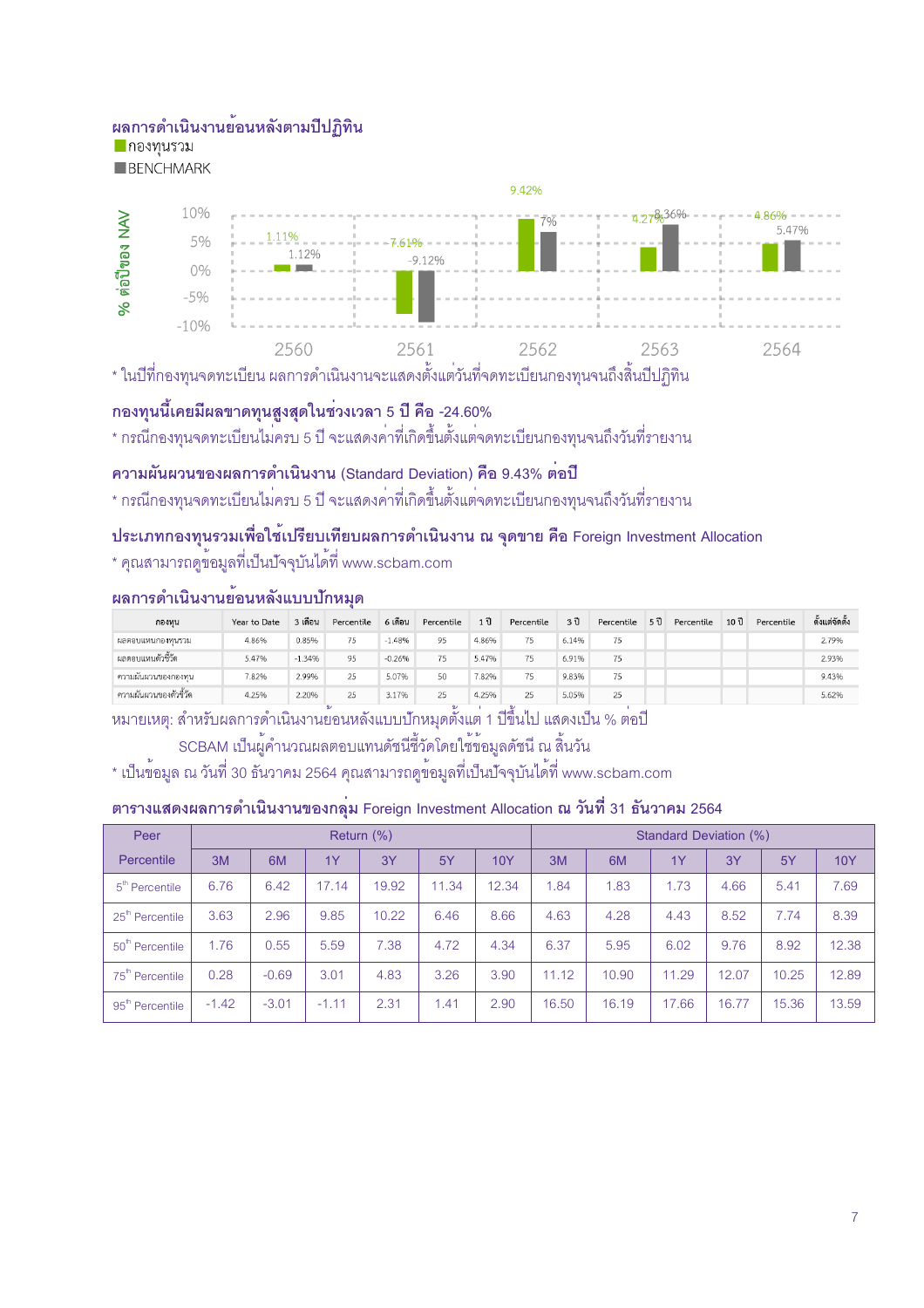## ผลการดำเนินงานย้อนหลังของกองทุนหลัก

## **CALENDAR YEAR PERFORMANCE (%)**

|          | 2016 | 2017  | 2018    | 2019  | 2020  | 2021    |
|----------|------|-------|---------|-------|-------|---------|
|          | 7.04 | 15.13 | -5.30   | 12.29 | 7.81  | 5.13    |
| <b>2</b> | 6.54 | 20.50 | $-7.33$ | 15.48 | 14.64 | $-2.54$ |

## RETURN (%)

|                |      | <b>CUMULATIVE</b> |         |         | ANNUALISED |        |
|----------------|------|-------------------|---------|---------|------------|--------|
|                |      | 1 month 3 months  | 1 year  | 3 years | 5 years    | Launch |
| $\overline{1}$ | 2.44 | 1.38              | 5.13    | 8.37    | 6.77       | 6.75   |
| $\overline{2}$ | 0.82 | $-1.02$           | $-2.54$ | 8.86    | 7.58       | 6.04   |

เป็นข<sup>้</sup>อมูล ณ วันที่ 31 ธันวาคม 2564 คุณสามารถดูข<sup>้</sup>อมูลที่เป็นปัจจุบันได<sup>้</sup>ที่ http://www.jpmorganassetmanagement.lu

## ์ ข<sup>้</sup>อมูลอื่น ๆ

| นโยบายการจายเงินปันผล           | ไม่จ่าย                                                                                                                                                                                                                                                                                                                                                                                                                                                                                                                                           |
|---------------------------------|---------------------------------------------------------------------------------------------------------------------------------------------------------------------------------------------------------------------------------------------------------------------------------------------------------------------------------------------------------------------------------------------------------------------------------------------------------------------------------------------------------------------------------------------------|
| ผูดูแลผลประโยชน <sup>์</sup>    | ธนาคารกสิกรไทย จำกัด (มหาชน)                                                                                                                                                                                                                                                                                                                                                                                                                                                                                                                      |
| วันที่จดทะเบียน                 | 26 ตุลาคม 2559                                                                                                                                                                                                                                                                                                                                                                                                                                                                                                                                    |
| อายุโครงการ                     | ไม่กำหนด                                                                                                                                                                                                                                                                                                                                                                                                                                                                                                                                          |
| ชื้อและขายคืนหนวยลงทุน          | <u>วันทำการขี้อ</u> :<br>ทุกวันทำการซื้อขายหนวยลงทุน ตั้งแต่เวลาทำการ – 15.00 น.<br>SCB EASY NET/SCB EASY APP ตั้งแต่เวลาเริ่มให <sup>้</sup> บริการ – 15.00 น.<br>มูลค่าขั้นต่ำของการซื้อครั้งแรก: 550,000 บาท<br>มูลค่าขั้นต่ำของการซื้อครั้งถัดไป: 1,000 บาท                                                                                                                                                                                                                                                                                   |
|                                 | <u>วันทำการขายคืน</u> :<br>ทุกวันทำการซื้อขายหน <sup>่</sup> วยลงทุน ตั้งแต <sup>่</sup> เวลาทำการ – 15.00 น.<br>SCB EASY NET/SCB EASY APP ตั้งแต่เวลาเริ่มให้บริการ – 15.00 น.<br>มูลค่าขั้นต่ำของการขายคืน:<br>1,000 บาท<br>ยอดคงเหลือขั้นต่ำ:<br>1,000 บาท<br>ระยะเวลาการรับเงินคาขายคืน: ภายใน 5 วันทำการนับจากวันคำนวณ<br>NAV (โดยทั่วไปจะได <sup>้</sup> รับเงินภายใน 3 วันทำการซื้อขายหน <sup>่</sup> วยลงทุนนับ<br>จากวันทำรายการขายคืน (T+3))<br>คุณสามารถตรวจสอบมูลคาทรัพย์สินรายวันได <sup>้</sup> ที่:<br>- www.scbam.com ทุกวันทำการ |
|                                 | - Call Center 0-2777-7777 กด 0 กด 6                                                                                                                                                                                                                                                                                                                                                                                                                                                                                                               |
| _____<br>รายชื่อผู้จัดการกองทุน | นาย ยุทธพล วิทยพาณิชกร<br>26 ตุลาคม 2559                                                                                                                                                                                                                                                                                                                                                                                                                                                                                                          |
|                                 | น.ส. นิสารัตน ชมภูพงษ<br>11 สิงหาคม 2564                                                                                                                                                                                                                                                                                                                                                                                                                                                                                                          |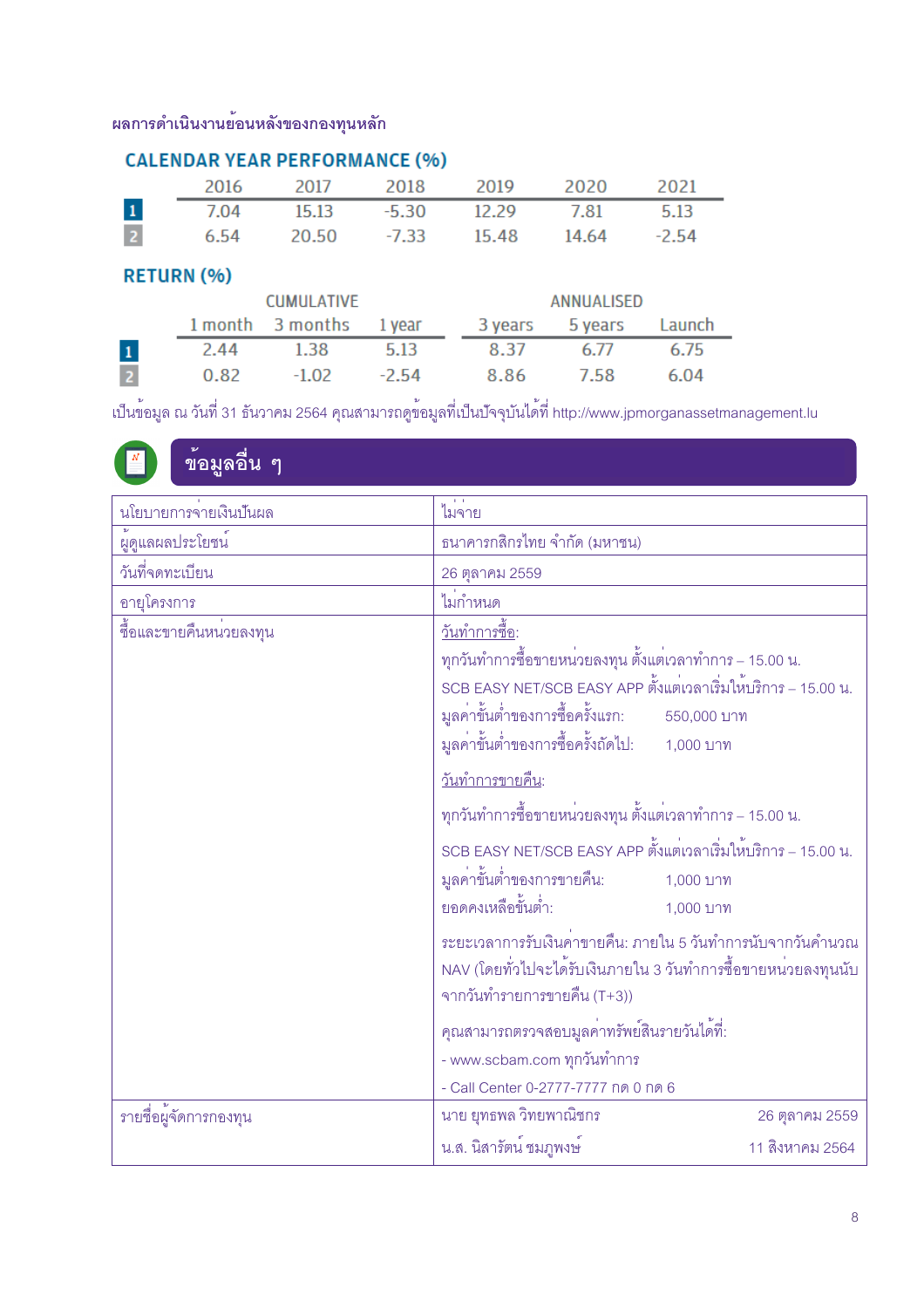|                                                                | น.ส. ปาลิดา เครือโสภณ                                                                                                                                                                                                                                                                     | 17 สิงหาคม 2564  |
|----------------------------------------------------------------|-------------------------------------------------------------------------------------------------------------------------------------------------------------------------------------------------------------------------------------------------------------------------------------------|------------------|
|                                                                | นาย วิศรุต เสกสรรพานิช                                                                                                                                                                                                                                                                    | 7 กันยายน 2564   |
|                                                                | น.ส. กันต์รพี ปธานราษฎร์                                                                                                                                                                                                                                                                  | 27 ธันวาคม 2564  |
|                                                                | น.ส. นรินทรา ติณรัตน์สกุลชัย                                                                                                                                                                                                                                                              | 2 พฤศจิกายน 2564 |
| อัตราสวนหมุนเวียนการลงทุนของกองทุนรวม (PTR)                    | 0.05                                                                                                                                                                                                                                                                                      |                  |
| ้ผู้สนับสนุนการขายหรือรับซื้อคืน                               | ธนาคารไทยพาณิชย์ จำกัด (มหาชน)<br>ผู้สนับสนุนการขายหรือรับซื้อคืนหน่วยลงทุนที่บริษัทจัดการแต่งตั้งขึ้น<br>(ถามี)                                                                                                                                                                          |                  |
| ติดตอสอบถาม<br>รับหนังสือขี้ชวน<br>้ว <sub>ั</sub> องเรียน     | บริษัทหลักทรัพย์จัดการกองทุน ไทยพาณิชย์ จำกัด<br>ที่อยู่: ชั้น 7 – 8 อาคาร 1 ไทยพาณิชย์ ปาร์ค พลาซ่า<br>เลขที่ 18 ถนนรัชดาภิเษก แขวงจตุจักร<br>เขตจตุจักร กรุงเทพฯ 10900<br>โทรศัพท์: 0-2949-1500 หรือ 0-2777-7777 กด 0 กด 6<br>website: www.scbam.com<br>email: advisory.scbam@scb.co.th |                  |
| ธุรกรรมที่อาจก่อให้เกิดความขัดแยงทาง<br>ผลประโยชน <sup>์</sup> | คุณสามารถตรวจสอบธุรกรรมที่อาจก่อให้เกิดความขัดแย้งทาง<br>ผลประโยชน์ได้ที่ www.scbam.com                                                                                                                                                                                                   |                  |

- การลงทุนในหน่วยลงทุนไม่ใช<sup>่</sup>การฝากเงิน รวมทั้งไม่ได้อยู่ภายใต<sup>้</sup>ความคุ้มครองของสถาบันคุ้มครองเงินฝาก จึงมีความเสี่ยง ิจากการลงทุนซึ่งผู้ลงทุนอาจไม่ได้รับเงินลงทุนคืนเต็มจำนวน
- ได้รับอนุมัติจัดตั้ง และอยู่ภายใต้การกำกับคูแลของสำนักงาน ก.ล.ต
- การพิจารณารางหนังสือชี้ชวนในการเสนอขายหน่วยลงทุนของกองทุนรวมนี้มิได้เป็นการแสดงว่าสำนักงาน ก.ล.ต. ได้รับรอง ้ถึงความถูกต้องของข้อมูลในหนังสือชี้ชวนของกองทุนรวม หรือได้ประกันราคาหรือผลตอบแทนของหน่วยลงทุนที่เสนอขายนั้น ้ทั้งนี้ บริษัทจัดการกองทุนรวม ได<sup>้</sup>สอบทานข<sup>้</sup>อมูลในหนังสือชี้ชวนส่วนสรุปข<sup>้</sup>อมูลสำคัญ ณ วันที่ 31 ธันวาคม 2564 แล<sup>้</sup>วด้วย ้ ความระมัดระวังในฐานะผู้รับผิดชอบในการดำเนินการของกองทุนรวมและขอรับรองว่าข้อมูลดังกล่าวถูกต้อง ไม่เป็นเท็จ และ ไม่ทำให้ผู้อื่นลำคัญผิด

## คำอธิบายเพิ่มเติม

## บัจจัยความเสี่ยงที่สำคัญ

## ้ความเสี่ยงจากความผันผวนของราคาหลักทรัพย์ (Market Risk)

- กรณีลงทุนในตราสารหนี้ หมายถึง ความเสี่ยงที่เกิดจากการเปลี่ยนแปลงของอัตราดอกเบี้ยซึ่งขึ้นกับปัจจัยภายนอก เช่น สภาวะ เศรษฐกิจการลงทุน ปัจจัยทางการเมืองทั้งในและต<sup>่</sup>างประเทศ เป็นต<sup>้</sup>น โดยราคาตราสารหนี้จะเปลี่ยนแปลงในทิศทางตรงข<sup>้</sup>ามกับ ้ การเปลี่ยนแปลงของอัตราดอกเบี้ย เช่น หากอัตราดอกเบี้ยในตลาดเงินมีแนวโนมปรับตัวสูงขึ้น อัตราดอกเบี้ยของตราสารหนี้ที่ ้ออกใหม่ก็จะสูงขึ้นด้วย ดังนั้นราคาตราสารหนี้ที่ออกมาก่อนหน้าจะมีการซื้อขายในระดับราคาที่ต่ำลง โดยกองทุนรวมที่มีอายุ ้ เฉลี่ยของทรัพย์สินที่ลงทุน (portfolio duration) สูงจะมีโอกาสเผชิญกับการเปลี่ยนแปลงของราคามากกว่ากองทุนรวมที่มี portfolio duration ต่ำกว่า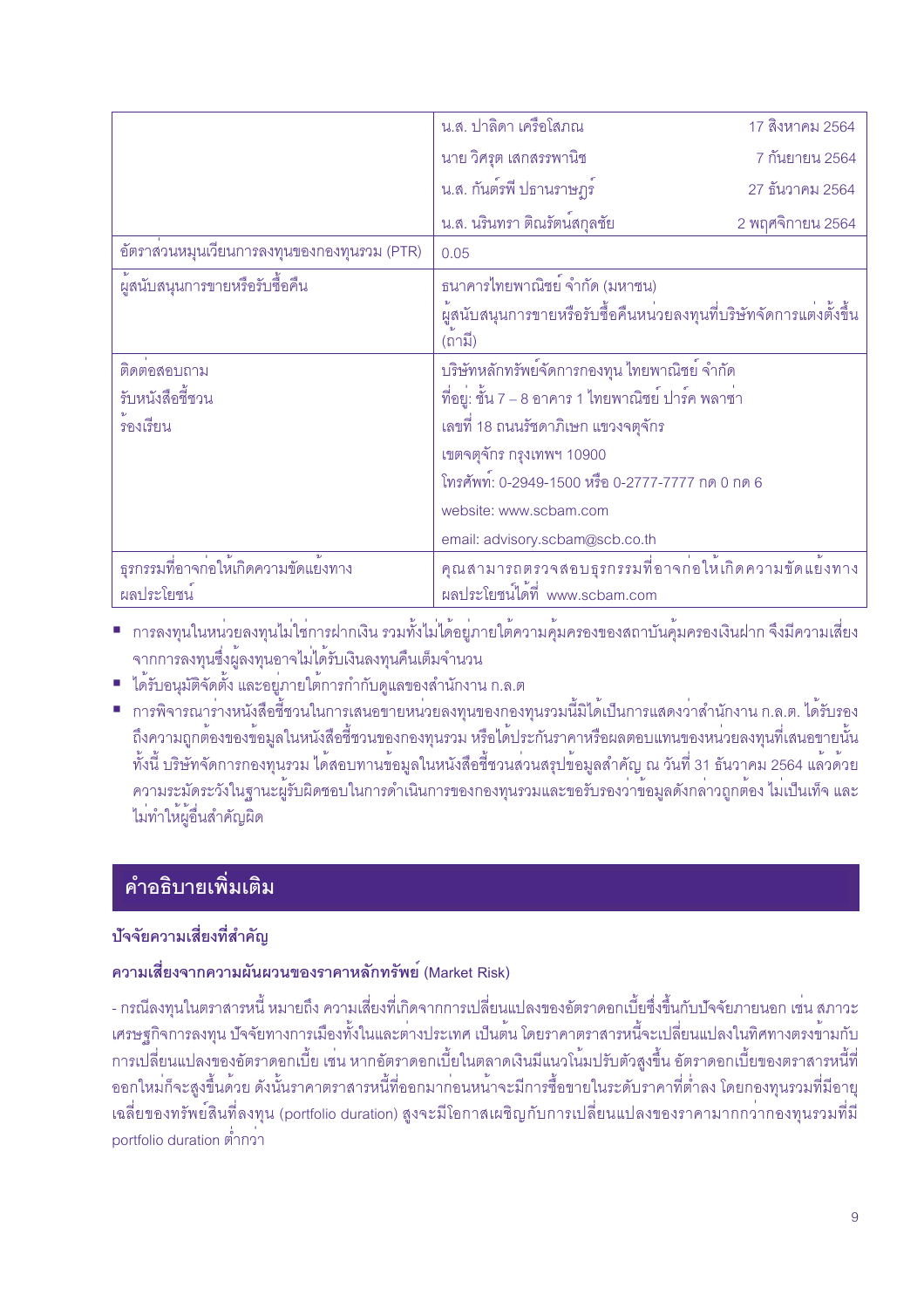- กรณีลงทุนในตราสารทุน หมายถึง ความเสี่ยงที่มูลค่าของหลักทรัพย์ที่กองทุนรวมลงทุนจะเปลี่ยนแปลงเพิ่มขึ้นหรือลดลงจาก ปัจจัยภายนอก เช่น สภาวะเศรษฐกิจการลงทุน ปัจจัยทางการเมืองทั้งในและต่างประเทศ เป็นต้น ซึ่งพิจารณาได้จากค่า standard deviation (SD) ของกองทุนรวม หากกองทุนรวมมีค<sup>่</sup>า SD สูง แสดงว<sup>่</sup>ากองทุนรวมมีความผันผวนจากการเปลี่ยนแปลง ของราคาหลักทรัพย์สูง

์ ความเสี่ยงทางธุรกิจ (Business Risk) : ความเสี่ยงที่เกิดจากผลการดำเนินงานของผู้ออกตราสารที่กองทุนไปลงทุน ซึ่งเกิดจาก ้การเปลี่ยนแปลงความสามารถในการทำกำไรของบริษัท โดยเฉพาะมีสาเหตุจากภาวการณ์แข่งขัน ความผิดพลาดของผู้บริหาร ้เป็นต้น ทำให<sup>้</sup> ผู้ลงทุนในตราสารต้องสูญเสียเงินลงทุนได<sup>้</sup>

ี ความเสี่ยงจากการขาดสภาพคลองของตราสาร (Liquidity Risk) : ความเสี่ยงที่เกิดจากการลงทุนในตราสารที่มีสภาพคล่อง ่ ในการซื้อขายต่ำ ทั้งนี้ สภาพคลองดังกล่าวเกิดจากอุปสงค์และอุปทาน และคุณภาพของตราสาร ณ ขณะนั้นๆ

ี ความเสี่ยงจากความสามารถในการชำระหนี้ของผู้ออกตราสารหนี้ (Credit Risk) : ความเสี่ยงจากตราสารหนี้ที่กองทุนรวม ้ไปลงทุนที่อาจจะมีการผิดนัดชำระหนี้ คือบริษัทผู้ออกตราสารหนี้นั้นๆ ไม่สามารถนำเงินต<sup>้</sup>น/ดอกเบี้ยมาจายเมื่อถึงวันที่ครบ ้ กำหนดที่ต้องจาย โดยมีสาเหตุมาจากบริษัทประสบสภาวะขาดทุนหรือไม่มีสภาพคล่องพอที่จะมาจายคืน เป็นต<sup>้</sup>น

ี ความเสี่ยงจากการลงทุนในสัญญาซื้อขายลวงหน้า (Derivatives Risk) : ความเสี่ยงจากการที่ราคาหลักทรัพย์ที่อ้างอิงอยู่มี ิราคาเคลื่อนไหวในทิศทางตรงกันข้ามกับที่คาดการณ์ไว้ โดยอาจจะเกิดจากบ้จจัยต่างๆ เช่น อัตราดอกเบี้ย อัตราแลกเปลี่ยน หรือ ้ บัจจัยทางเศรษฐกิจอื่นๆ ที่เกี่ยวข้อง ซึ่งล่งผลให้ราคาของสัญญาซื้อขายล่วงหน<sup>้</sup>ามีการเปลี่ยนแปลงอย่างมีนัยสำคัญความเสี่ยง ิจากการลงทุนในตราสารที่มีลักษณะของสัญญาซื้อขายลวงหน้าแฝง

### ความเสี่ยงจากการลงทุนกระจุกตัว (High Concentration Risk)

(1) ความเสี่ยงจากการลงทุนกระจุกตัวในผู้ออกตราสารรายใดรายหนึ่ง (High Issuer Concentration Risk) เกิดจากกองทุนลงทุน ในผู้ออกตราสารรายใด ๆ มากกว<sup>่</sup>า 10% ของ NAV รวมกัน ซึ่งหากเกิดเหตุการณ์ที่ส่งผลกระทบต<sup>่</sup>อการดำเนินงาน ฐานะทาง ำการเงิน หรือความมั่นคงของผู้ออกตราสารรายดังกล่าว กองทุนอาจมีผลการดำเนินงานที่ผันผวนมากกว่ากองทุนที่กระจายการ ลงทุนในหลายผู้ออกตราสาร

(2) ความเสี่ยงจากการลงทุนกระจุกตัวในหมวดอุตสาหกรรมใดอุตสาหกรรมหนึ่ง (Sector Concentration Risk) เกิดจากกองทุน ิ ลงทุนในบางหมวดอุตสาหกรรมมากกว่า 20% ของ NAV รวมกัน ซึ่งหากเกิดเหตุการณ์ที่ส่งผลกระทบต่ออุตสาหกรรมนั้น กองทุน ้ดังกล่าวอาจมีผลการดำเนินงานที่ผันผวนมากกว่ากองทุนที่กระจายการลงทุนในหลายหมวดอุตสาหกรรม

(3) ความเสี่ยงจากการกระจุกตัวลงทุนในประเทศใดประเทศหนึ่ง (Country Concentration Risk) เกิดจากกองทุนลงทุนใน ู ประเทศใดประเทศหนึ่งมากกว<sup>่</sup>า 20% ของ NAV รวมกัน ซึ่งหากเกิดเหตุการณ์ที่ส่งผลกระทบต<sup>่</sup>อประเทศดังกล**่าว เช**่น การเมือง ้ เศรษฐกิจ สังคม เป็นต้น กองทุนดังกล**่าวอาจมีผลการดำเนินงานที่ผันผวนมากกว**่ากองทุนที่กระจายการลงทุนในหลายประเทศ

ี ความเสี่ยงจากการเปลี่ยนแปลงของอัตราแลกเปลี่ยน (Currency Risk) หมายถึง การเปลี่ยนแปลง ของอัตราแลกเปลี่ยนมี ้ผลกระทบต่อมูลค่าของหน่วยลงทุน เช่น กองทุนรวมลงทุนด้วยสกุลเงินดอลลาร์ ในช่วงที่เงินบาทอ่อน แต่ขายทำกำไรในช่วงที่บาท ้แข็ง กองทุนรวมจะได้เงินบาทกลับมาน้อยลง ในทางกลับกันหากกองทุนรวมลงทุนในช่วงที่บาทแข็งและขายทำกำไรในช่วงที่บาท ้อ่อน ก็อาจได้ผลตอบแทนมากขึ้นกว่าเดิมด้วยเช่นกัน ดังนั้น การป้องกันความเสี่ยงจากอัตราแลกเปลี่ยนจึงเป็นเครื่องมือสำคัญใน ้การบริหารความเสี่ยงจากดังกล่าว ซึ่งทำได้ดังต่อไปนี้

- **อาจบ้องกันความเสี่ยงตามดุลยพินิจของผู<sup>้</sup>จัดการกองทุนรวม** : ผู้ลงทุนอาจมีความเสี่ยงจากอัตราแลกเปลี่ยน เนื่องจากการ ้ ปองกันความเสี่ยงขึ้นอยู่กับดุลยพินิจของผู้จัดการกองทุนรวมในการพิจารณาวาจะปองกันความเสี่ยงหรือไม่